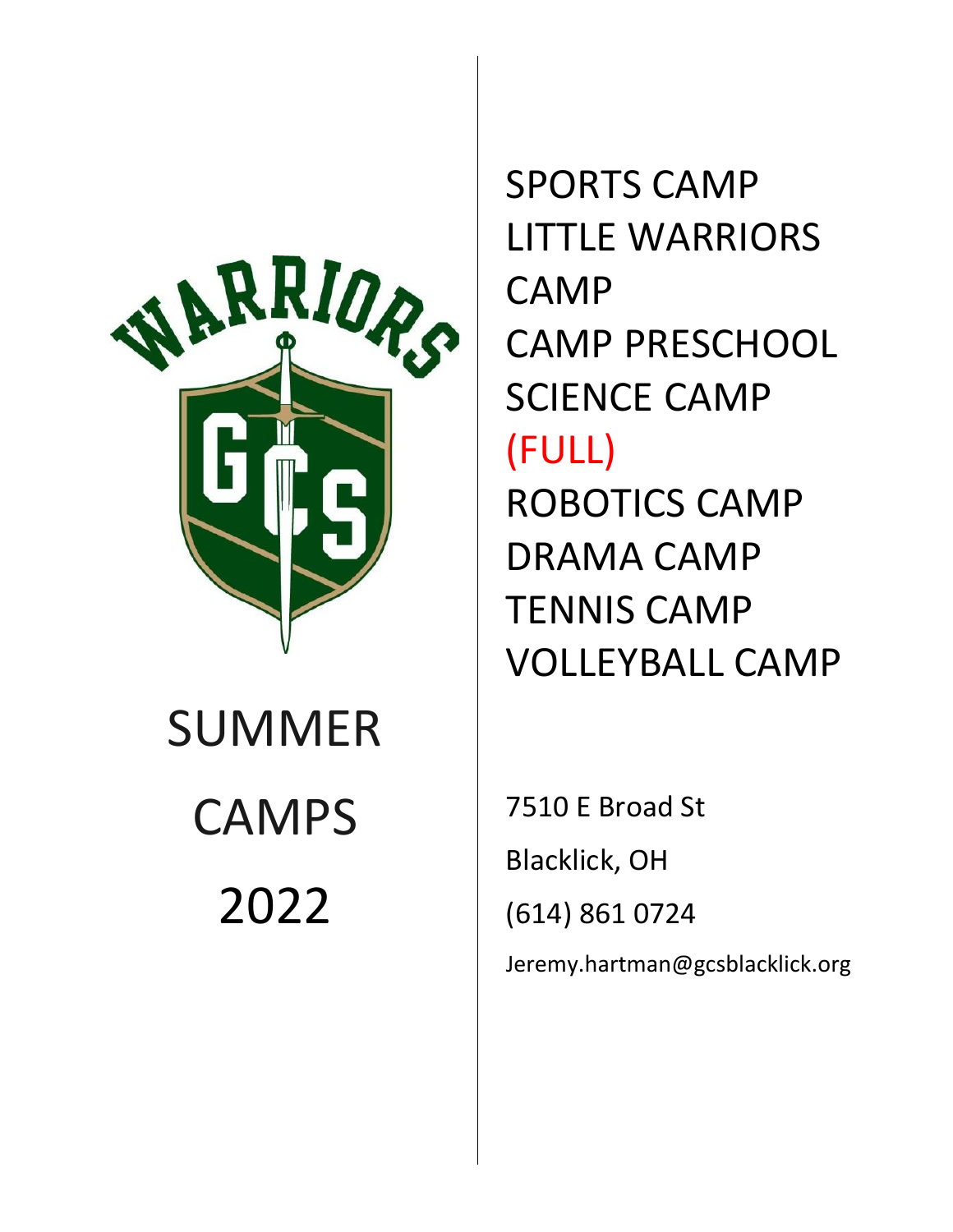# **Camp Overview**

| <b>Camp Forms</b> |  |
|-------------------|--|
|                   |  |
|                   |  |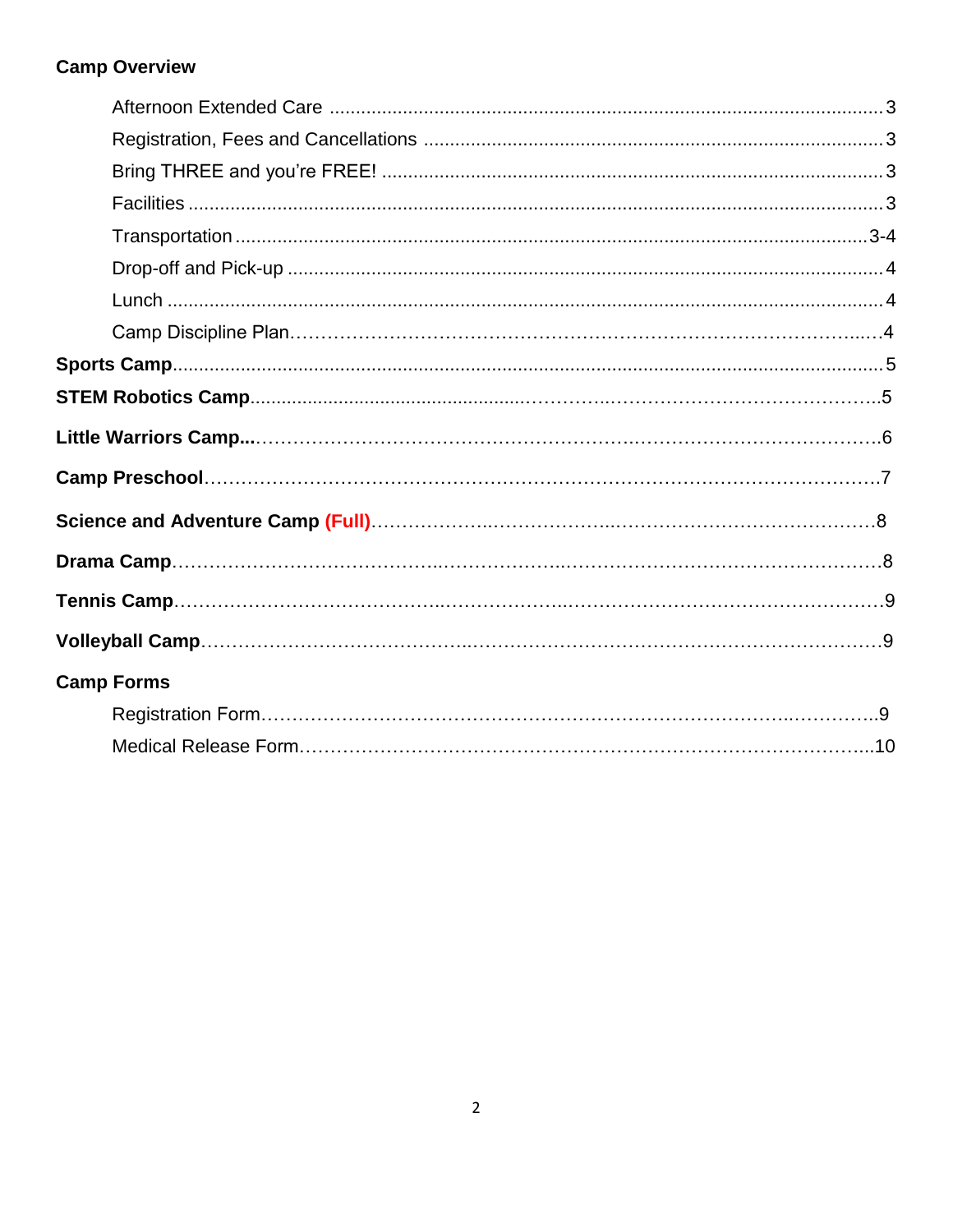### **Afternoon Extended Care**

Extended Care is handled differently with each camp. Please see the details of the camp you are interested in to see if it is offered.

Our extended care clock runs according to "cell phone time" and charges apply beginning at 3:01 p.m. Extended care ends promptly at 5 p.m. Beginning at 5:05 p.m. modified charges of \$1 per minute apply.

## **If no one is pre-registered, GCS reserves the right to cancel extended care without notice.**

No snack is provided in extended care so please pack a healthy snack for your camper.

### **Registration, Fees and Cancellations**

At the end of this booklet, you'll find a registration form and emergency release form. Please *complete both forms for each camper in your family* and return them to Grace Christian School. Please note, incomplete forms or registration submitted without the correct fees will be returned and your spot will not be confirmed or held.

Registration is on a first come, first served basis and GCS reserves the right to close a camp to further registration once capacity is reached. GCS also reserves the right to cancel a camp if enrollment is not adequate. In the event that GCS must cancel a camp due to low enrollment, your payment will be refunded in full.

### **Bring THREE and you're FREE program**

Campers are encouraged to bring their friends to GCS Summer Camps! Camps are not only fun, they are a great way to introduce young people to Jesus Christ in a fun, low-stress environment.

If a GCS camper invites three non-GCS students who have never attended camp and they all register and pay for the same week as the GCS camper, the GCS student's registration will be refunded in FULL! That's right, your registration could be FREE just for inviting friends and family members to summer camp!

### **Facilities**

All camps take place at Grace Christian School, (7510 E. Broad Street, Blacklick, 43004.) Sports Camp and Science and Adventure Camp will spend the morning at GCS and most afternoons at an off campus activity.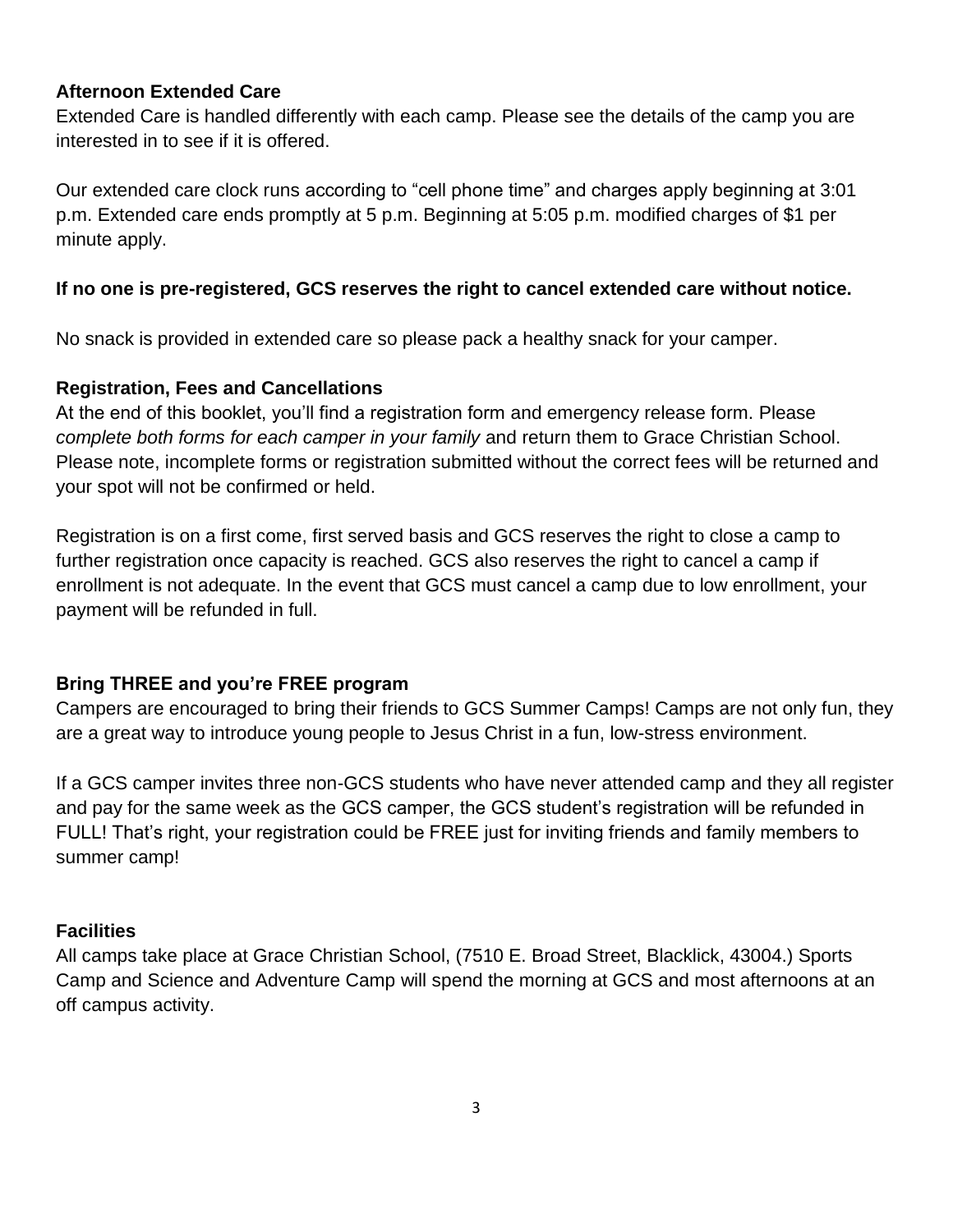# **Transportation**

Sports Campers and Science and Adventure Campers will travel by bus from GCS to our afternoon activity.

Campers are responsible for their own transportation to camp in the morning and home in the afternoon. Other than to and from the afternoon activity, no bussing is available.

# **Drop-off and Pick-up**

All camps take place in the middle school, elementary and/or grounds surrounding the middle school and elementary. On the first day of each camp, a sign-in table will be in the middle school or elementary lobby. After the first day, students may report directly to the designated location for their camp.

Each camp will designate where they would like you to pick up your child at the beginning of camp.

# **Lunch**

All full day campers must bring a packed lunch. We will eat lunch at the school or at our afternoon activity. Please pack a healthy lunch that will provide energy from late morning until late afternoon. Campers may also pack snacks for the pool and/or bring money (Sports Camp only) to purchase snacks and drinks from the pool's concession stand.

# **Camp Discipline Plan**

The GCS Student Handbook applies to summer camps and behavior appropriate for school is appropriate for camp as well. Like our school, GCS Summer Camps are Christ-centered and discipline is no exception. Campers and their parents should follow the Matthew 18 Principle if he or she has a problem or issue with a fellow camper or camp counselor.

Just like at school, certain types of behavior will not be tolerated and will result in immediate suspension from camp. Examples include, but are not limited to, physically attacking a fellow student or counselor, using profanity, disrespecting authority, defacing property and public displays of affection.

For lesser offenses, children will receive one warning and will be required to contact their parents to explain why they chose to behave in an inappropriate manner and what the consequences of that behavior are. After the second infraction, campers may be dismissed for the week with no refund in fees for missed days.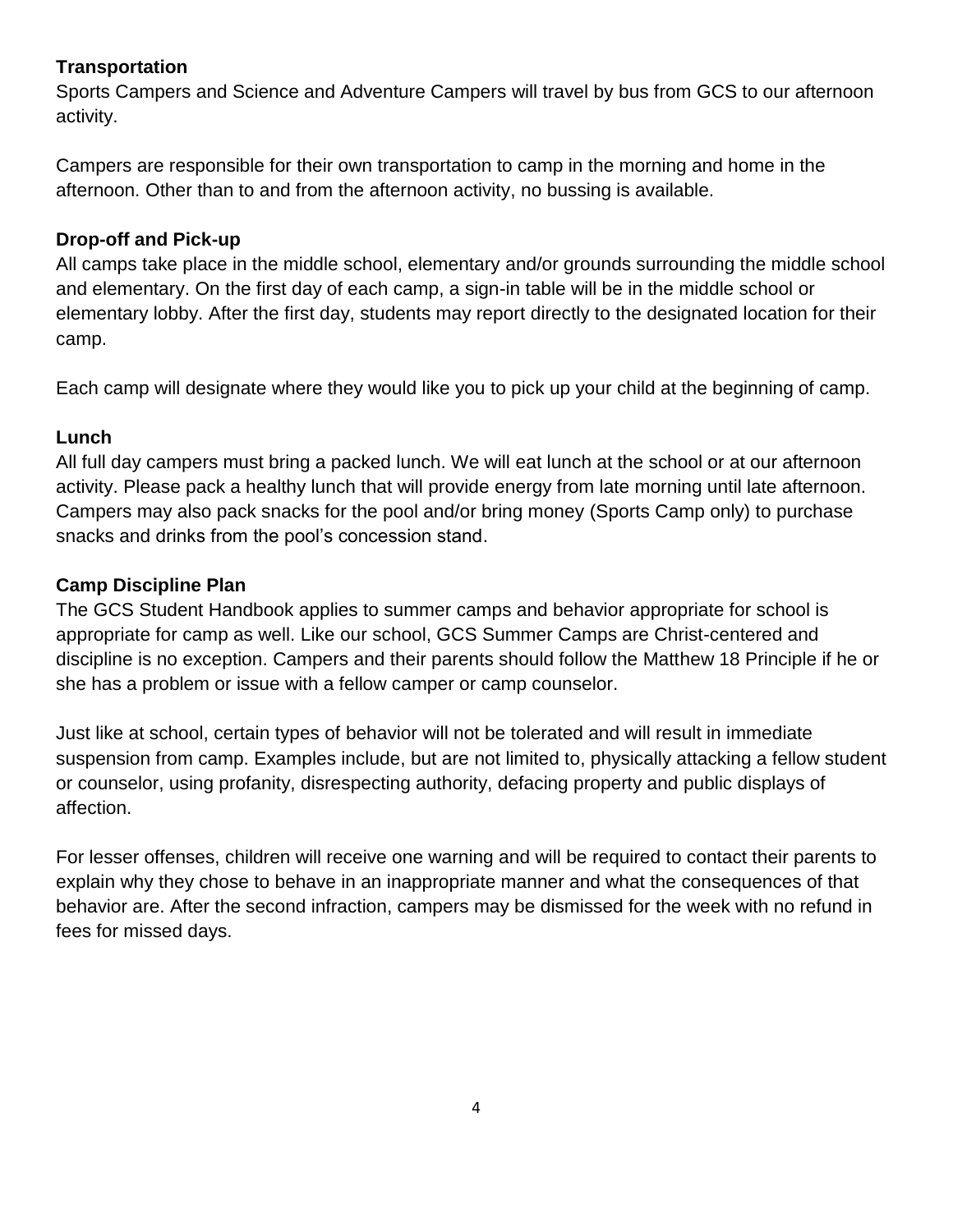#### 5

# **Sports Camp** Students entering Grades 2-8

# **Session I Session II Session III June 20-24 July 11-15 July 18-22**

**Time: 8 a.m. – 3 p.m. (After Care from 3-5)**

# **Leaders: Mr. Jeremy Hartman, Mrs. LeAnn Manis, Mr. Graham Davis**

**Cost: \$160** (Includes a full day of camp, admission to any off campus activities and a t-shirt.)

# **After Care: \$10 per camper per day**

Running, swimming, games, tournaments…and fun! This is just a sampling of what campers can expect at Sports Camp! We'll spend each morning at GCS learning new games and playing old favorites. For the afternoon we will switch gears for our on or off campus afternoon activity! If we leave campus, the bus will return campers to GCS for pick-up by 3 p.m.

Each day, Sports Camp campers should bring:

- A water bottle
- A healthy snack
- A packed lunch
- Appropriate swimming attire, towel and sunscreen
- Snack or money for a snack at the pool
- Extended care is available from 3-5 p.m. for just \$10 per camper per day. Pre-registration is not required, but is recommended.
- \*No Cell Phones Please

# **STEM Robotics Camp 1** Grades 3-5

**June 6-10 Cost: \$120 (includes t-shirt) Time: 8:30-1:30PM (No Aftercare Available) Director: Emma Steinbrecher**

Students will be learning the basics of block programming. They will be working in teams to assemble and program their robots, completing various challenges through the week, and using their bots for other games and activities! Students will have the Opportunity to learn, create, and explore each day! They will have some time outside to take breaks from the screens as well! Come join us for a day of fun!

# **STEM Robotics Camp 2** Grades 5-8

**June 13-17 Cost: \$120 (includes t-shirt) Time: 8:30-1:30PM (No Aftercare Available) Director: Emma Steinbrecher**

Students will be learning the basics of block programming, though this camp is more advanced than the previous. They will be working in teams to assemble and program their robots, using block programming to program their own simple video games and animations, completing challenges, and using the robots to participate in various games. They will have time outside to take breaks from screens as well! Come join us for a day of fun.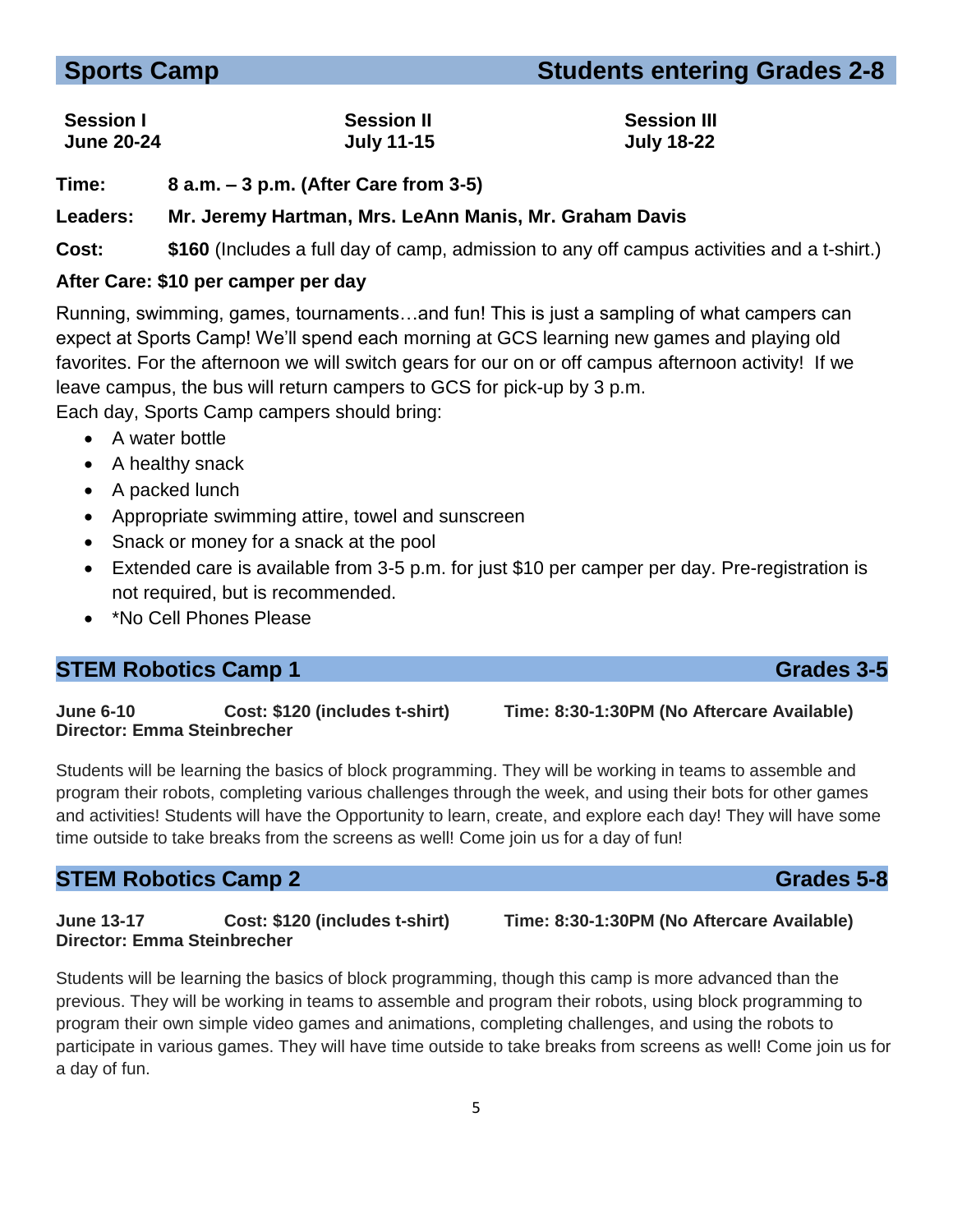# **Little Warriors Camp Students entering Kindergarten or 1st Grade**

- June 20 24 **Limited space available – so reserve your child's spot early**
- July 11 15 **(Payment is due at time of registration to reserve spot)**

July 18 - 22

Time 8 a.m. – 3 p.m. (no extended care hours)

Teachers – Ms. Graley, Mrs. Kuhn, Mrs. McGinnis, and Miss Williams

# Cost - \$175

When school is out, Little Warriors Camp is in! Our focus is to provide superior, high-interest hands on activities utilizing the many indoor and outdoor facilities available on our school campus. Little Warriors will spend the first half of each day engaged in arts and crafts, baking, entertaining games, songs, dance, creeking, and story time. After lunch, students will engage in bike/scooter riding and outside water fun. We have purchased water toys, fun sprinklers, and even a huge inflatable water slide/pool and bounce house to make this summer extra fun! This is a great opportunity for in-coming Kindergartners and  $1<sup>st</sup>$  Graders to get to establish meaningful relationships with their peers and teachers. Let the fun begin at Little Warriors Camp!

# **What Little Warriors Need to Bring and What to Wear :**

- Spray Sunscreen please no lotion
- Packed lunch with necessary utensils
- Water bottle (filled) with your child's name on it
- Campers are required to wear closed toe pool shoes for creeking and water fun outside
- Please have your child wear bathing suits under clothes when they arrive at camp
- Towel and underwear to change into after water fun



Bike/scooter with helmet – drop off Monday at shed behind school and pick up on Friday at the shed behind the school.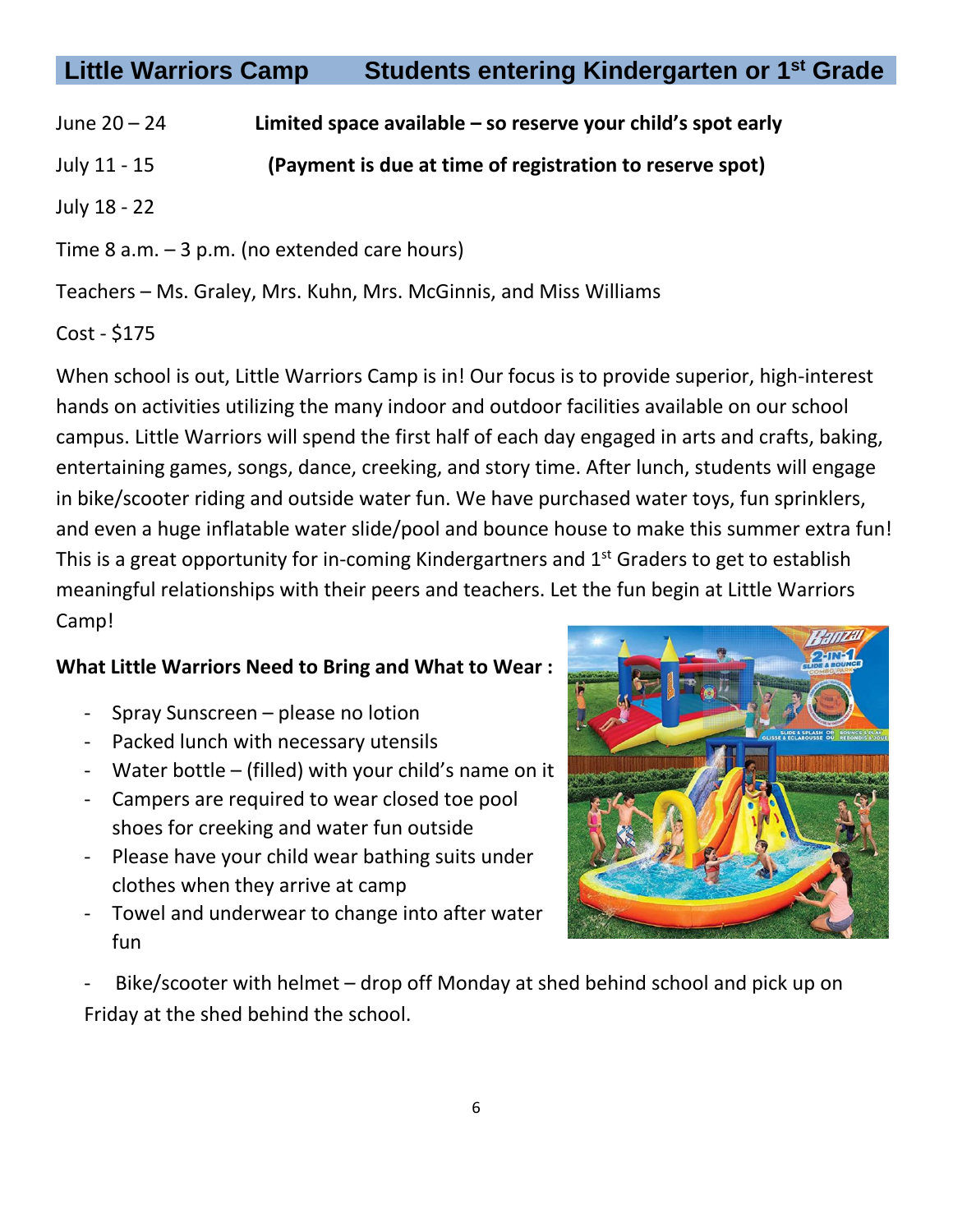**June 20-24 Superheroes (FULL)**

**June 27-July1 Dinosaurs**

**July 11-15 Camping (FULL)**

**July 18-23 Under the Sea**

**Teachers:** Mrs. Alexander, Mrs. Dale, Mrs. Segna

**Time:** 8:00am-3:00pm (Extended care available from 3:00pm-5:00pm \$25 flat rate per week)

**Cost:** \$165 a week (10% off for Eastside Grace Brethren Members)

Calling all Preschoolers! At Camp Preschool, your child will become familiar with a preschool environment through hands-on learning, art activities, structured play, and a fun, active routine. Your child will also have the opportunity to get to know our preschool teachers and some new friends. Some of the activities your child will participate in are cooking, STEM projects, waterplay, bike/scooter day, challenge courses, and lots of ooey gooey fun!

Camp Preschool is for all children enrolled in GCS AND for children ages 4-5 if they are not enrolled in GCS Preschool.

# **Each day campers should bring:**

- Labeled Lunch with necessary utensils
- Labeled Snack (2 snacks if staying for after care)
- Labeled Insulated water bottle with child's name on it
- Labeled Napmat (to be kept at school for the week)
- Mondays Labeled Bike or scooter they know how to ride with a labeled helmet
- Thursdays Wear bathing suits under clothes, with labeled towel and extra underwear to change into after water play

Additional info will be sent home prior to each week.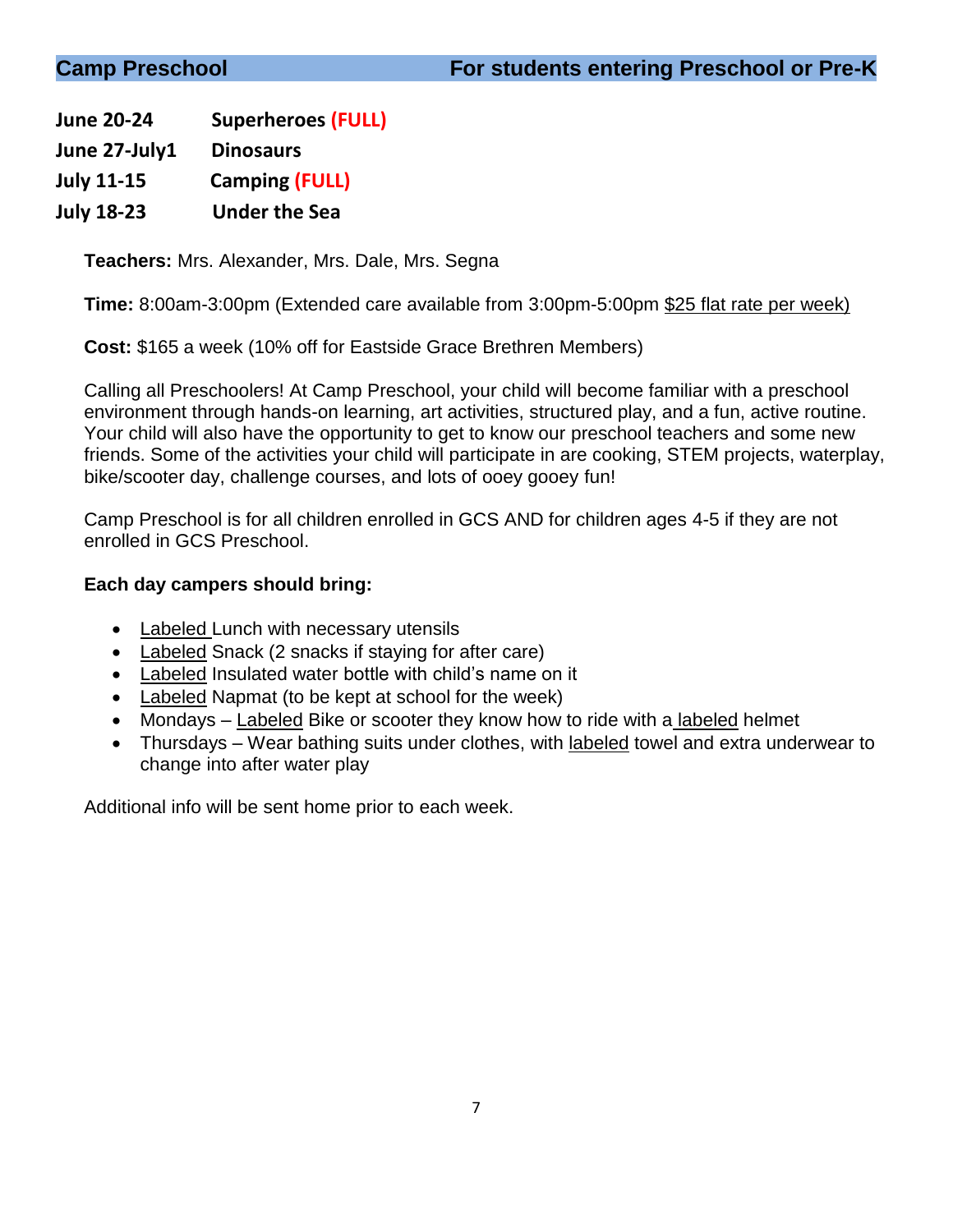**July 5-8 Cost: \$180 Director: Stephanie Packer**

### **No Aftercare Offered Minimum of 15 Campers, Maximum of 25**

**Science and Adventure Camp** will capture student's minds and imaginations. Students will participate in hands-on activities and experiments to enrich their understanding of God's plan and design of simple machines, nature, water, force and more. Students should come to camp each day ready to explore the great outdoors. We will spend time connecting with our creator through nature. We will go to the pool in the afternoon, so please have your student wear their swimsuit under their clothes. They will change into their dry clothes at the pool in the locker room/restroom. You are welcome to send money for snacks at the pool. Staff will not be responsible for money, or other items brought to camp.

If it is raining we will select an indoor venue for the afternoon (movie, indoor pool, etc…)

### **What to Bring: What to Wear:**

- 
- morning snack  $*$  swimsuit under clothes
- packed lunch  $\bullet$  to ches that can get messy
- afternoon snack \* shoes that can get wet, and messy
- water bottle
- sunscreen
- towel

# **Do NOT Bring: electronics of any sort, including phones, smart watches, ipads, tablets, etc.**

(Camp counselors may request campers bring additional or specialized equipment for certain days.)

| <b>Drama Camp</b> | Grades 5-8 |
|-------------------|------------|
|                   |            |

**July 5-8 Cost: \$180 Director: Miss Olivia Ruege**

**No Aftercare Offered Minimum of 15 Campers, Maximum of 25**

In **Drama Camp**, we will battle stage fright, pirates, sea monsters, and more. Through a series of assigned scenes the campers will learn how to build a foundation on Sandy Meisner's famous technique "living truthfully under imaginary circumstances". They'll be performance ready by the end of camp! We will be going to the pool for half the day so bring water bottles snacks, & sunscreen. Wear suits under your clothes and bring dry clothes for when we come back.

# **What to Bring: What to Wear:**

- 
- 
- afternoon snack
- water bottle
- sunscreen
- towel

- morning snack  $*$  swimsuit under clothes
- packed lunch  $*$  comfortable clothing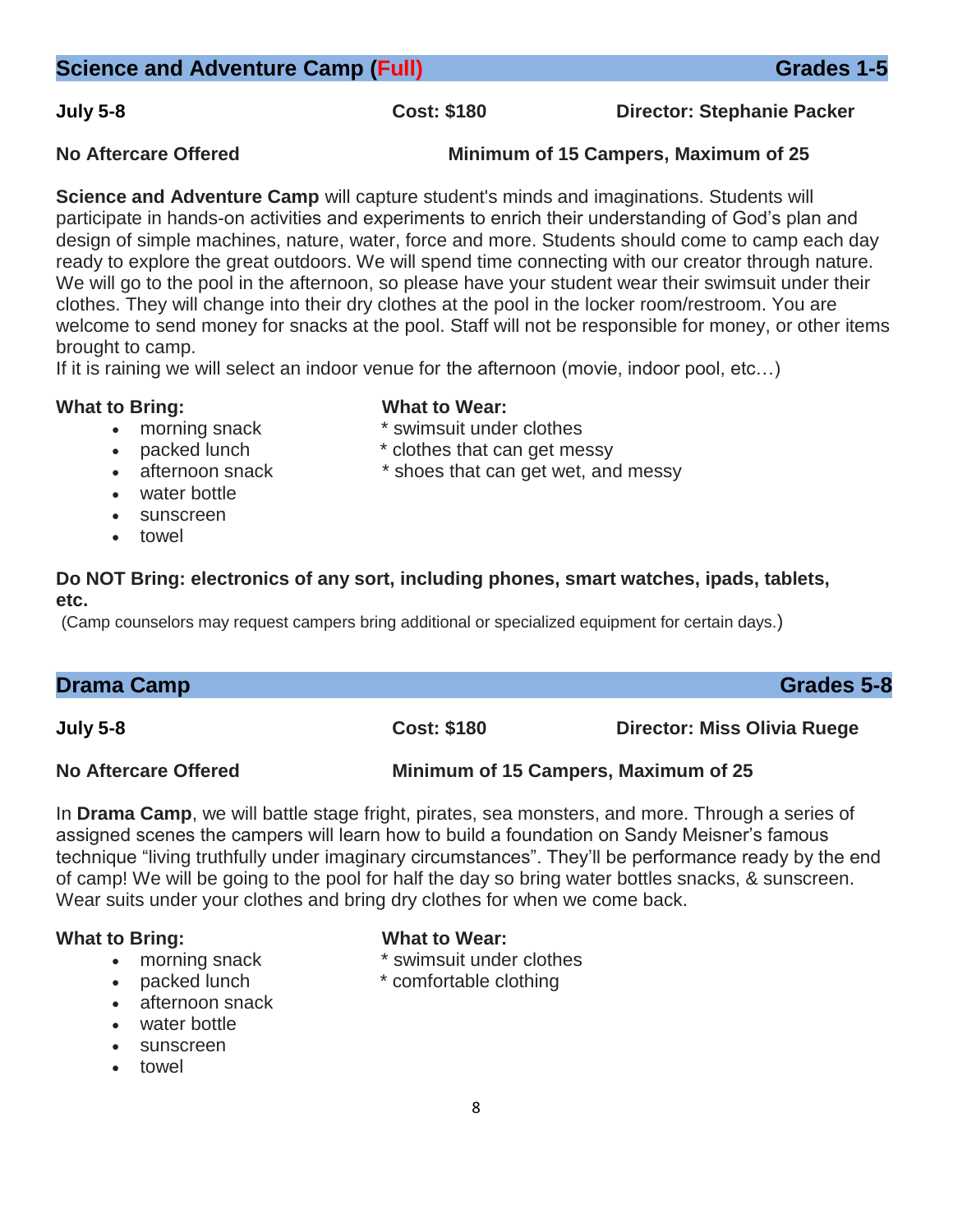**Location: Waggoner Road Junior High Tennis Courts (GCS gym for inclement weather)**

Want to get your child interested in a life-long sport? Have them join us for Tennis Camp! At tennis camp, students will learn the basics of the sport through fun games, drills, and matchplay. The camp is led by Miss Caroline and Mrs. Smith, the GCS middle school tennis coaches, who both have a love for tennis and a desire to share the sport with the next generation of players. See you there!

### **What to Bring:**

- athletic clothing
- tennis shoes
- tennis racquet
- water bottle
- sunscreen

#### **Volleyball Camp** Grades 6-8

**June 13-16 Time: 6-8PM Cost: \$80** 

**Coaches: Sonya Fairley & Shannon Breen Minimum 10 Campers, Maximum 25 Campers**

Bump up your game with Volleyball Camp! The camp will focus on individual skill development and competitive drills will be used to further refine skills. Skill development is emphasized during on-court instruction in the following areas: serving, serve receiving, forearm passing, setting, attacking, blocking, transition & competition. Technique refinement and exposure to tactical aspects of the game will also be covered.

#### **CAMP OBJECTIVES**

-Each camper will leave with a positive attitude about themselves.

-Each camper will enhance their own skills and enjoyment of the game in an energetic and positive environment.

-Each camper will be exposed on how to conduct themselves on and off the court through sportsmanship, competition, and learning how to deal with winning and losing.

-Each camper will learn that to be successful they will need to find the dedication, desire, and discipline to be successful in volleyball and, most importantly, in life!

**EQUIPMENT:** water bottle, workout clothes, tennis shoes, and knee pads (if possible). No caps, watches, jewelry, or cell phones will be permitted during practice, PLEASE!

**Tennis Camp** Grades 4-8

**Parents will be notified through email of a location change for bad weather.**

**June 6-10 Time: 2-4PM Cost: \$50** 

**Coaches: Caroline Phillips & Sadie Smith Minimum of 10 Campers, Maximum of 20**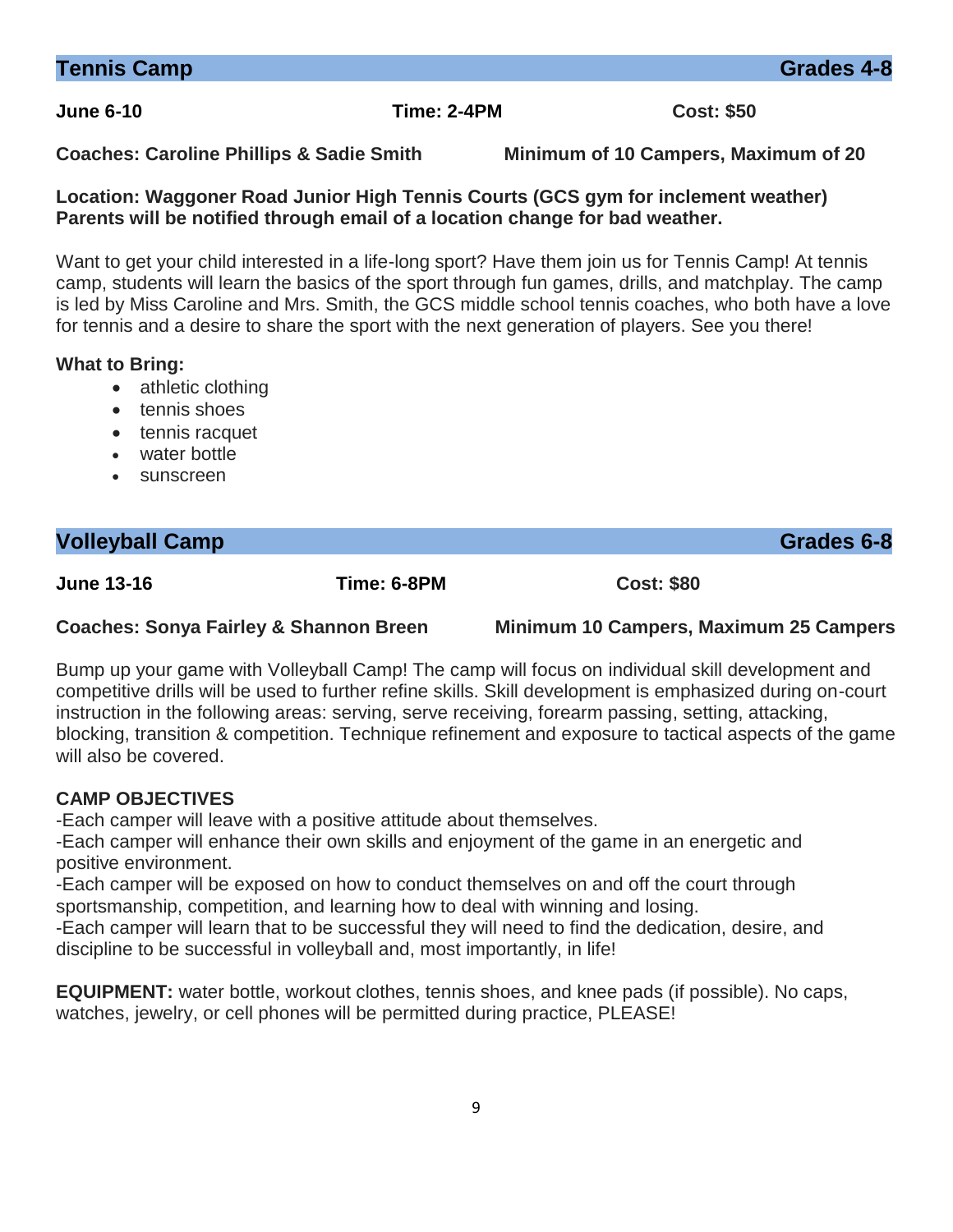# **REGISTRATION**

Please complete a registration form for each camper in your family. Please make sure that all paperwork is filled out in its entirety, releases are signed and that any pertinent medical information is shared.

| Camper's Name                                              |                                        |                                                  | Date of Birth<br><b>Grade Entering</b>         |                  |                                    |
|------------------------------------------------------------|----------------------------------------|--------------------------------------------------|------------------------------------------------|------------------|------------------------------------|
| School Camper Attends                                      |                                        | Were you referred by a GCS student? If yes, who? |                                                |                  |                                    |
| <b>Home Address</b>                                        |                                        |                                                  | City<br><b>State</b>                           |                  | Zip                                |
| Parent's Name                                              |                                        |                                                  | Mobile Phone Number                            |                  | E-mail Address                     |
| Parent's Name                                              |                                        | Mobile Phone Number                              |                                                |                  | E-mail Address                     |
| Person to Contact in Case of Emergency (other than parent) |                                        |                                                  |                                                |                  | <b>Contact Number</b>              |
| My child has been swimming for:                            | 5 years or more                        | 3-5 years                                        | 1-2 years                                      | Less than 1 year | No experience                      |
| My child's swimming level is:                              | Advanced                               | Intermediate                                     | Beginner<br>No experience                      |                  |                                    |
| Camp                                                       | <b>Date</b>                            | Cost                                             | <b>Extended Care</b>                           |                  | <b>Total</b><br>(Cost + Ext. Care) |
| Sports Camp 1                                              | June 20-24                             | \$160                                            | Please circle days.<br>\$10/day M, T, W, TH, F |                  |                                    |
| Sports Camp 2                                              | July 11-15                             | \$160                                            | \$10/day M, T, W, TH, F                        |                  |                                    |
|                                                            |                                        |                                                  |                                                |                  |                                    |
| Sports Camp 3                                              | <b>July 18-22</b>                      | \$160                                            | \$10/day M, T, W, TH, F                        |                  |                                    |
| Little Warriors Camp 1                                     | June 20-24                             | \$175                                            | N/A                                            |                  |                                    |
| Little Warriors Camp 2<br>Little Warriors Camp 3           | <b>July 11-15</b><br><b>July 18-22</b> | \$175<br>\$175                                   | N/A<br>N/A                                     |                  |                                    |
| Camp Preschool 1                                           | June 20-24                             | \$165                                            | \$25/week                                      |                  | <b>FULL</b>                        |
| Camp Preschool 2                                           | June 27-July 1                         | \$165                                            | \$25/week                                      |                  |                                    |
| Camp Preschool 3                                           | <b>July 11-15</b>                      | \$165                                            | \$25/week                                      |                  | <b>FULL</b>                        |
| Camp Preschool 4                                           | <b>July 18-22</b>                      | \$165                                            | \$25/week                                      |                  |                                    |
| Science and Adventure                                      | July 5-8                               | Full                                             | N/A                                            |                  | <b>FULL</b>                        |
| STEM Robotics Camp 1                                       | June 6-10                              | \$120                                            | N/A                                            |                  |                                    |
| STEM Robotics Camp 2                                       | June 13-17                             | \$120                                            | N/A                                            |                  |                                    |
| Drama Camp                                                 | <b>July 5-8</b>                        | \$180                                            | N/A                                            |                  |                                    |
| <b>Tennis Camp</b>                                         | June 6-10                              | \$50                                             | N/A                                            |                  |                                    |
| Volleyball Camp                                            | June 13-16                             | \$80                                             | N/A                                            |                  |                                    |
|                                                            |                                        |                                                  | <b>Grand Total</b>                             |                  |                                    |
| T-shirt size? (Sports Camp and STEM Only)                  |                                        | YS                                               | YM YL AS AM AL                                 | AXL (Select one) |                                    |
| <b>Payment Method: Cash</b>                                | <b>Check</b><br>FACTS Charge:          | Acct. Number                                     |                                                |                  | Expiration                         |
|                                                            |                                        |                                                  |                                                |                  |                                    |
| Street Address & Zip:                                      |                                        |                                                  | Signature                                      |                  |                                    |